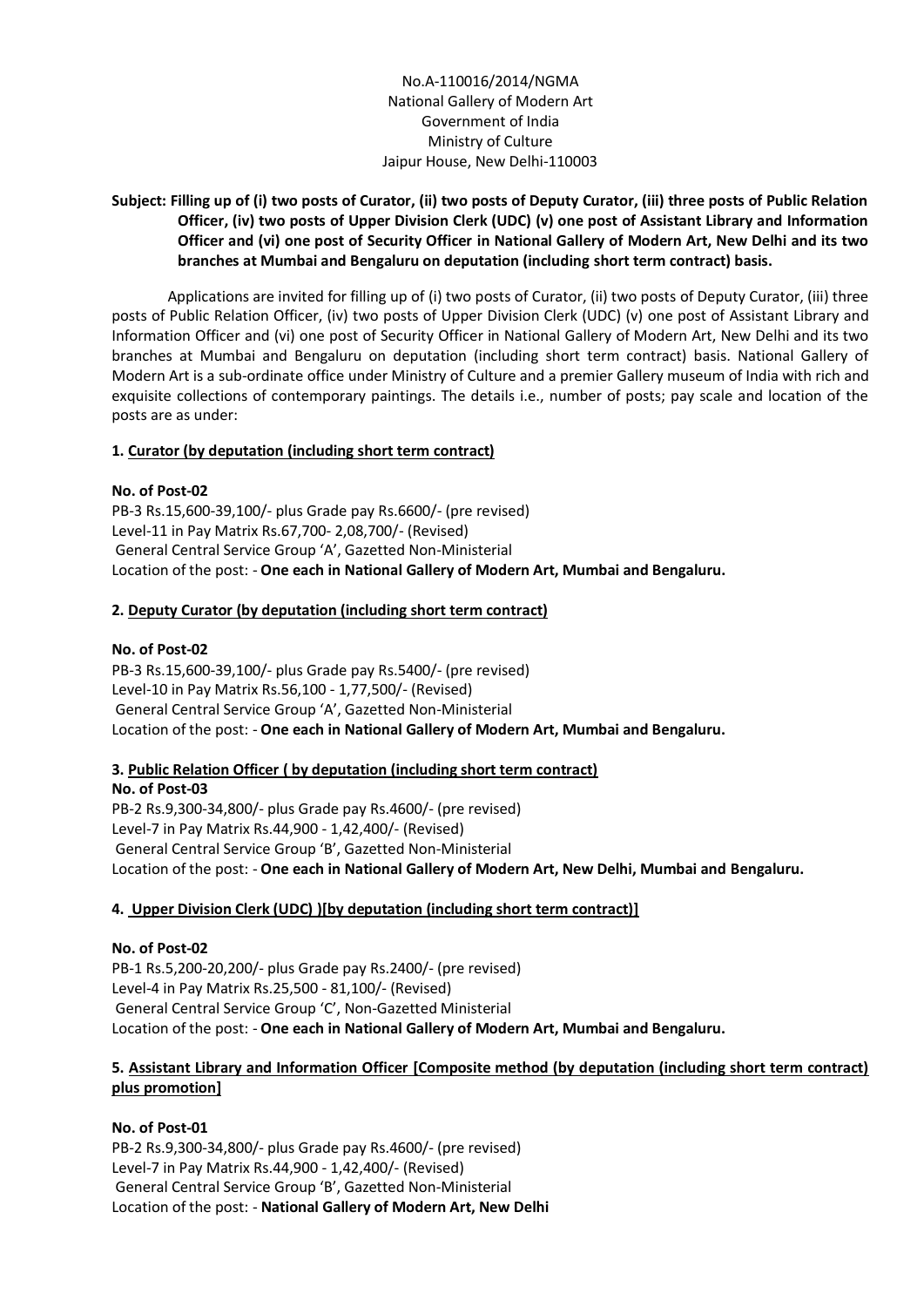#### **6. Security Officer [Composite method (by deputation (including short term contract) plus promotion]**

#### **No. of Post-01**

PB-2 Rs.9,300-34,800/- plus Grade pay Rs.4600/- (pre revised) Level-7 in Pay Matrix Rs.44,900 - 1,42,400/- (Revised) General Central Service Group 'B', Gazetted Non Ministerial Location of the post: - **National Gallery of Modern Art, Bengaluru.**

#### 2. **Job description and Eligibility:**

# 1. Curator

#### **Job Description:**

The National Gallery of Modern Art, a premier museum of India with a rich and exquisite collections of contemporary paintings, under the Ministry of Culture is seeking qualified candidates for the posts of Curator, at New Delhi. The Curator will look after the educational, documentation, planning, documentation, publication, exhibition programs and display of art works of the organization and supervise the Dy. Curator and his team; Curator will be responsible for all educational and all academic activities of the museums; He/She will organize guided tours, lecturers and seminars on relevant subject in the museum premises; He/She will ensure documentation of art works in the museum and also of the exhibitions and special programs held in the museum; He/She will ensure proper functioning of the art reference library and its activities; He/She will be responsible for publication of museum catalogues, reproduction, newsletters and other souvenir items; He/She will also supervise the museum shop and ticketing counter of the NGMA; Programs for children on the spot painting competition, art sketch club, lecturers, symposiums and art appreciation course etc.

# **Eligibility:**

Officers under the Central/StateGovernments/Union Territories/Recognized Research Institutions/ Semi-Government or Statutory or Autonomous organizations including Professor/ Associate Professor/ Assistant Professor or equivalent of universities:

a) (i) holding analogous posts on regular basis in the parent cadre or Department; or

(ii) with 5 years' service in the grade rendered after appointment thereto on a regular basis in posts in the Pay Band-3. Rs 15600-39100 with grade pay of Rs. 5400 or equivalent in the parent cadre or department; or

(iii)with six year's service in the grade rendered after appointment thereto on a regular basis in posts in the Pay Band -2, Rs. 9300-34800/- with grade pay of Rs.4800 or equivalent in the parent cadre/ department ; and

b) Possessing the following educational qualifications and experience:-

#### Essential

- (i) Master's degree in Fine Arts or History of Arts & Criticism or Museology from a recognized university.
- (ii) 5 years curatorial experience in a large Museum/Gallery.

Desirable

- (i) Master's degree in Business Administration (MBA)/Master's Degree in Public Administration from a recognized University
- (ii) Administrative experience in Establishment and Accounts matters in a large Museum/ Gallery.

# 2. Deputy Curator

#### **Job Description:**

The National Gallery of Modern Art, a premier museum of India with a rich and exquisite collections of contemporary paintings, under the Ministry of Culture is seeking qualified candidates for the post of Deputy Curator at Mumbai and Bengaluru. Dy. Curator will look after the planning, organizing the Educational, documentation, publication, exhibition programs and display of art works of the organization and supervise the Asstt. Curator, Guide Lecturer and Technical Assistant; Display of Art works from the collection of Museum and change the display periodically; Liaison work with Embassy, Custom authority etc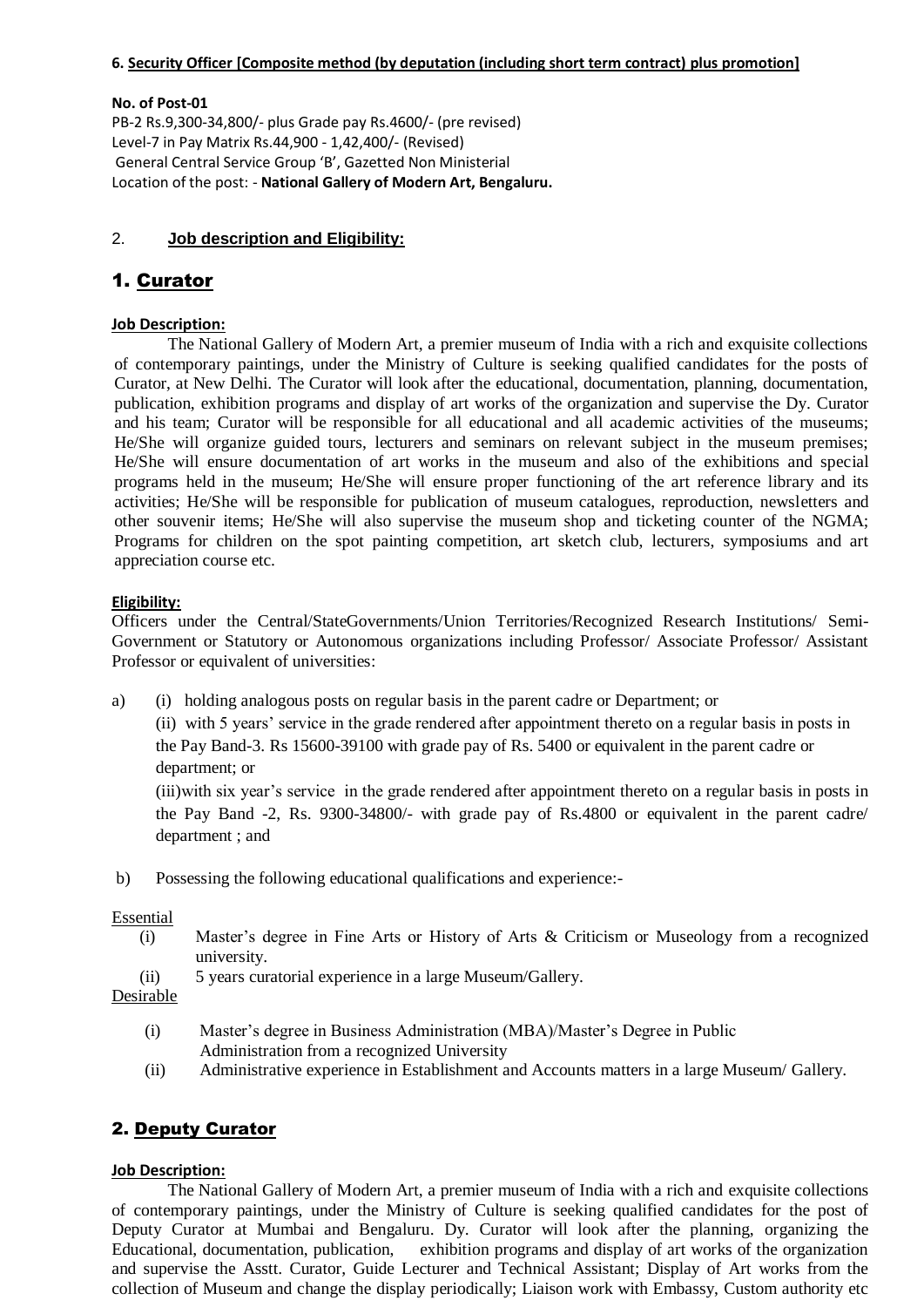in connection with the outgoing exhibition; Supervising framing and mounting of exhibits; Supervising the activities of carpentry workshop, to cater to the increased needs of the organization.

# **Eligibility:**

Officers under the Central/State Governments/Union Territories/ Autonomous organizations /Research Institutions including Professor/ Associate Professor/ Assistant Professor or equivalent in Universities:

a) (i) holding analogous posts on regular basis in the parent cadre or Department: or

(ii) with two years' service in the grade rendered after appointment thereto on a regular basis in posts in the Pay Band-2, Rs 9,300-34,800/- with grade pay of Rs. 4,800 or equivalent in the parent cadre or department or

(iii) with three year's service in the grade rendered after appointment thereto on a regular basis in posts in the Pay Band -2, Rs. 9,300-34,800/- with grade pay of Rs.4,600 or equivalent in the parent cadre/ department ; and

b) Possessing the following educational qualifications and experience:-

# Essential

- (i) Master's Degree in Fine Arts or Art History & Criticism or Museology from a recognized university;
- (ii) At least three years experience in organizing exhibitions or production and publication of books  $\&$ Journals on Indian Art or teaching Museology or History of Art or Fine Arts in a large Museum/Gallery/Organisation/Educational Institution.

#### Desirable

- (i) Degree/Diploma/Certificate in any Foreign Language other than English from a recognised University/institution.
- (ii) Research experience supported by published works in the field of Art & Culture.

# 3. Public Relation Officer

#### **Job Description:**

The National Gallery of Modern Art, a premier museum of India with a rich and exquisite collections of contemporary paintings, under the Ministry of Culture is seeking qualified candidates for the post of Public Relation Officer at New Delhi, Mumbai and Bengaluru. The incumbents will be responsible for updating of Museum website as well as mailing list; interacting with visitors, updating and implementing museum visitors facilities; planning public relation programs; keeping liaison with media, cultural centers of embassies, other galleries etc. and advising the management on policy issues and communication strategies etc.

#### **Eligibility:**

Officers under the Central Government or State Government or Union Territories or Autonomous bodies or Statutory Organisations or Recognised Research Institutions or Public Sector Undertakings or Universities or Semi Governments:

- (a) (i) holding analogous posts on regular basis in the parent cadre or Department; or
- (ii) with five years' service in the grade rendered after appointment thereto in a regular basis in posts in the Pay band  $-2$  Rs. 9300-34800/- plus grade pay of Rs. 4200/- (pre-revised) or equivalent in the parent cadre or department; and
- (b) Possessing the following educational qualifications and experience:-

#### Essential

- i) Bachelor's degree in Journalism or Mass Communication or a recognised University; and
- ii) Two years' experience in public relation, journalism or even management in a reputed media unit "such as AAJ Tak (Today TV), NDTV, Times of India etc" or event management organisation under the Ministry of Information & Broadcasting.

#### Desirable

- i) Master's Degree in Journalism or Mass Communication or
- ii) Certificate course from a recognised institute or university in any foreign language as included in the Schedule of foreign languages of the United Nations.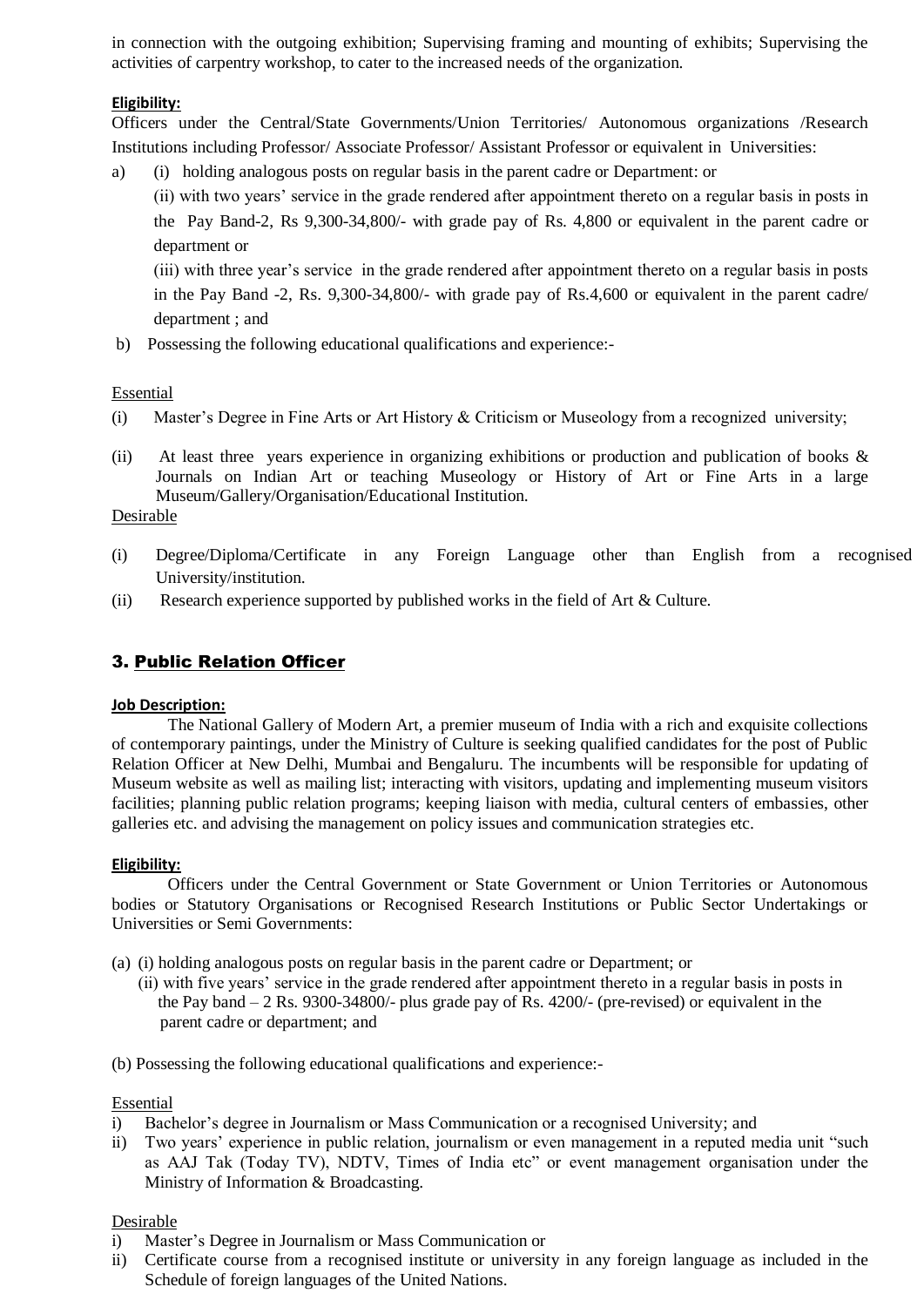# 4. Upper Division Clerk (UDC)

#### **Job Description:**

The incumbent will be responsible for recruitment and appointment of regular staff and outsourcing of contract staff; maintenance of service books; leave account; issue of financial sanctions; preparation of budget; posting/transfer and deployment of staff; maintenance of files; putting up draft replies; dispatch related activities including inward & outward and should be capable of taking up reception and other works as required in the office system.

#### **Eligibility**

Officials of Central Government or State Governments or Union Territories Administrations or semi Governments or autonomous organizations:

- (i) holding analogous post on regular basis in the parent cadre or department: or
- (ii) with eight years with regular service in the grade of Lower Division Clerk or equivalent.

**Note 1<sup>\*</sup>** :- The department officers in the feeder category who are in the direct line of promotion will not be eligible for consideration for appointment on deputation/ absorption. Similarly, deputationists shall not be eligible for consideration for appointment by promotion.

Note 2<sup>\*</sup> :- (Period of deputation (ISTC) including the period of deputation (ISTC) in another ex-cadre post held immediately preceding this appointment in the same or some other organization/department of the Central Government shall ordinarily not to exceed three years. The maximum age limit for appointment by deputation (ISTC) shall not be exceeding 56 years as on the closing date of receipt of applications).

*(\* To be read for posts indicated at Sl. No. 1 to 4 above)*

# 5. Assistant Library and Information Officer

#### **Job Description:**

The incumbent will be responsible for managing day to day activities of the library; arranging meeting of the library committee for acquisition of new books; rendering library services/assistance to research scholars, art students and general public visiting the library and; maintaining News clippings for record and research purposes; classification and cataloguing of books, etc.

#### **Eligibility**

Officers under Central Governments or State Governments or Union Territories or Public Sector undertakings or Recognized Research Institutions or Universities or Semi-Government or Statutory or Autonomous organizations:

- (a) (i) holding analogous posts on regular basis in the parent cadre or Department; or
	- (ii) with five years' service in the grade rendered after appointment thereto on a regular basis in posts in the Pay Band-2, Rs.9,300-34,800/- with Grade pay Rs.4200/- or equivalent in the parent cadre/department; and

(b) Possessing the following essential educational qualification and experience, namely :-

#### Essential:-

- (i) Bachelor's Degree in Library Science or Library and Information Science from a recognized University/ Institute;
- (ii) Two years' professional experience in a Library under Central / State Governments/ Autonomous or Statutory organization/ PSU/University or Recognized Research or Educational Institution.

#### Desirable:-

- (i) Master's Degree in Library Science or Library and Information Science from a recognized University/ Institute;
- (ii) Diploma in Computer Applications from a recognized University/ Institute.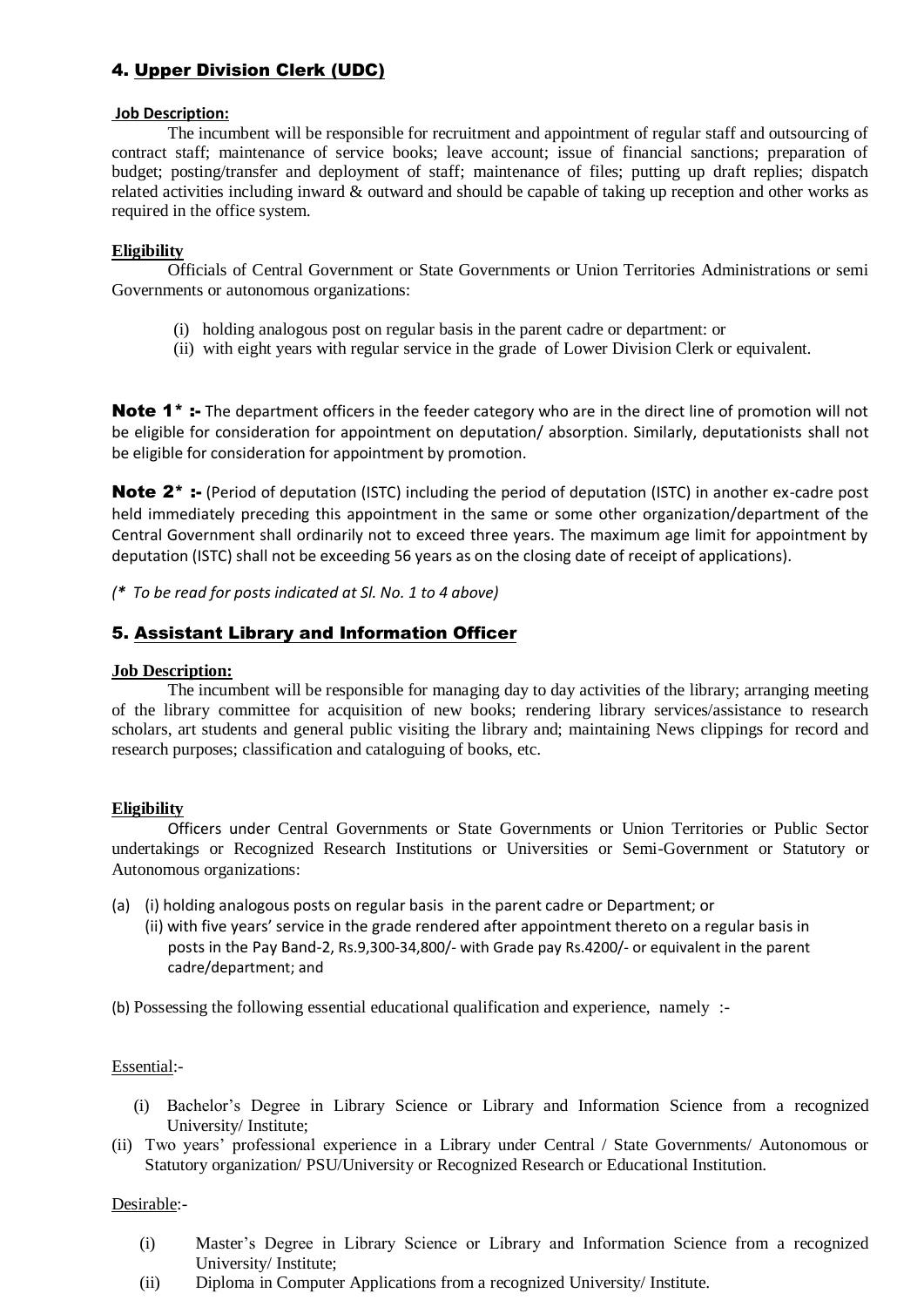Note: The Departmental Library and Information Assistant with atleast 5 years' regular service in the grade will also be considered and in case he/ she is appointed to the post, the same shall be deemed to have been filled by promotion.

(Period of deputation including period of deputation in another ex-cadre post held immediately preceding this appointment in the same or some other Organization or Department of the Central Government shall ordinarily not exceed three years. Maximum age limit for appointment on deputation (ISTC) shall not exceed 56 years as on the closing date for receipt of applications).

# 6. Security Officer

# **Job Description:**

The incumbent will act as overall security and surveillance in-charge of NGMA premises; identify protection goals, objectives and metrics consistent with the strategic security needs of the organisaions; plan, develop and manage appropriate security policy, standards, guidelines and procedures to ensure foolproof maintenance of security; manage effective operation of access control system, video surveillance and ensure proper network protection; oversee and manage incident response planning as well as investigation of security breaches, disciplinary and legal matters associated with such breaches; ensure protection from fire and safety hazards; enforce rules and regulations related to security matters; maintain excellent coordination and relationship with police and civic agencies; keep vigil and ensure that only authorized materials are allowed in and out of the premise; prepare duty rosters of security assistant, caretaker, security guards, etc.; ensure security and documentation of all movements of art objects in and out of the gallery; supervise and ensure adequate and proper Janitorial and Sanitary services are in place at the gallery and its surroundings; responsible for day to day opening and closing of gallery and maintaining securitized environment thereon; ensure that security personnel are in proper uniform and perform assigned duties scrupulously and any other tasks assigned by Director/ Director General depending on exigencies of work.

# **Eligibility:**

By Composite Method [deputation (including short term contract) plus promotion]

Officers of Central or State Police Organizations, Para Military Forces, Central Civil Defence Organisations, Armed Forces Personnel in the Rank of Naib Subedar in Indian Army or Junior Warrant Officer in Indian Air Force or Chief Petty Officer in Indian Navy:

- (a) (i) holding analogous posts on regular basis in the parent cadre or department; or
	- (ii) with five years regular service in the grade rendered after appointment thereto on a regular basis in posts in the Pay Band-2, Rs. 9300-34,800/- plus Grade Pay of 42,00 /- (pre-revised) level-6 of Pay Matrix Rs. 35,400-1,12,400/- (revised) or equivalent in the parent cadre or Department; and

(b)Possessing the following essential educational qualification and experience, namely :-

#### Essential:-

- (i) Bachelor's Degree in any discipline of a recognized University;
- (ii) Diploma in security and fire fighting from a recognized institution: and
- (iii) Five years experience in security related functions in Central or State Police Organizations or Para Military Forces or Armed Forces or Central Civil Defence Organizations or a large private sector organization.

#### Desirable:-

Diploma or Certificate course in Security Management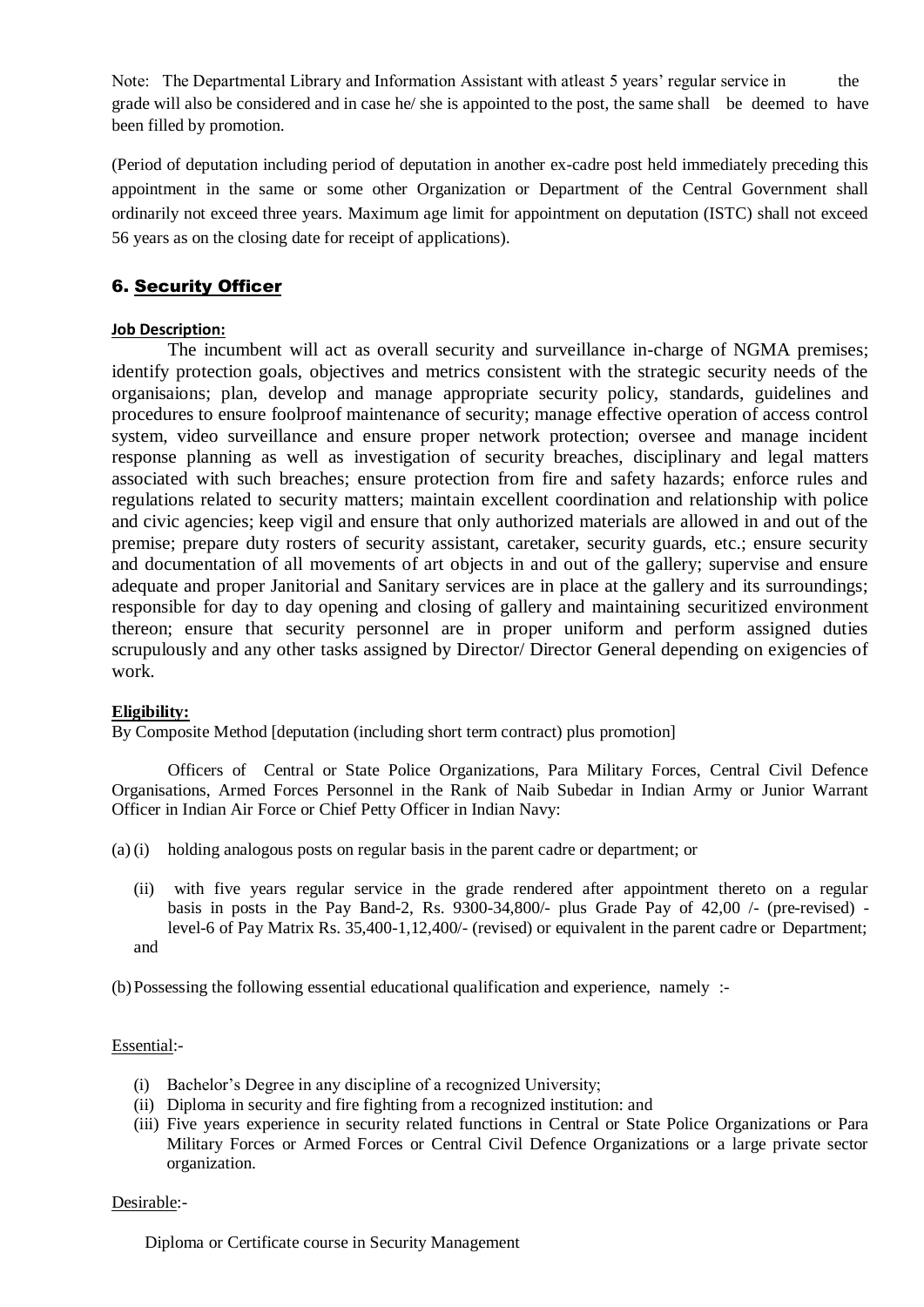Note: Departmental Security Assistant in the pay band-1, Rs. 5200-20200/- plus Grade Pay of Rs. 2800/- with at-least eleven years regular service will also be considered along-with outsiders and in case he or she is selected for appointment to the post, the same shall be deemed to have been filled by promotion.

(Period of deputation including period of deputation in another ex-cadre post held immediately preceding this appointment in the same or some other Organization or Department of the Central Government shall ordinarily not exceed three years. Maximum age limit for appointment on deputation (ISTC) shall not exceed 56 years as on the closing date for receipt of applications).

**3.** Applications, in duplicate, in the prescribed proforma placed below (Annexure) and complete up-todate ACR dossiers of the Officers (last five years) who can be spared in the event of their selection alongwith vigilance clearance, integrity certificate, cadre clearance, major/minor penalty statement for the last ten years should reach the undersigned through proper channel within a period of 60 days from the date of publication of the advertisement in the Employment News. Applications received after the last date or otherwise found incomplete will not be considered and stand rejected.

> (S.P. Datta) Restorer & Head of Office Tel. No.: 011-23386208 Jaipur House, New Delhi-110003

Note: The details regarding eligibility conditions, educational qualifications and experience, application form etc. are also available on the website of Ministry of Culture [http://www.indiaculture.nic.in](http://www.indiaculture.nic.in/) and NGMAs websit[e www.ngmaindia.gov.in](http://www.ngmaindia.gov.in/)

Copy to :-

- 1. All Ministries/Department of Govt. of India for further circulation of the vacancy among all the Attached / Subordinate Offices / Autonomous Bodies / Public Sector Undertakings / Universities / Recognized Research Institutions / Semi-Government / Statutory Organizations under their control.
- 2. Chief Secretaries of all States/Union Territories.
- 3. Administrative Officer, National Gallery of Modern Art, Jaipur House, New Delhi for displaying it on the notice board of the Gallery and for uploading it on the NGMA's website.
- 4. The Director General, Doordarshan, Doordarshan Bhawan, Copernicus Marg, New Delhi-110001 with the request to telecast the vacancy in their Bulletins / News on Employment.
- 5. Director General, Akashwani (AIR) Akashwani Bhawan, Sansad Marg, New Delhi for dissemination in their Bulletins / News on Employment.
- 6. The Director General (Resettlement Division), Ministry of Defence, West Block-IV, Wing-I, R.K. Puram New Delhi for wide publicity among eligible officers.
- 7. All Attached/Subordinate Offices/Autonomous Organizations under the Ministry of Culture.
- 8. National Gallery of Modern Art, Mumbai for uploading on the website.
- 9. National Gallery of Modern Art, Bengaluru for uploading on the website.
- 10. Registrars of all Universities.
- 11. Director, Employment News, West Block, R.K. Puram, New Delhi 110066.
- 12. All autonomous/attached/subordinate Offices under Ministry of Culture.
- 13. NIC Cell, Ministry of Culture for uploading the notice on Ministry of Culture's website.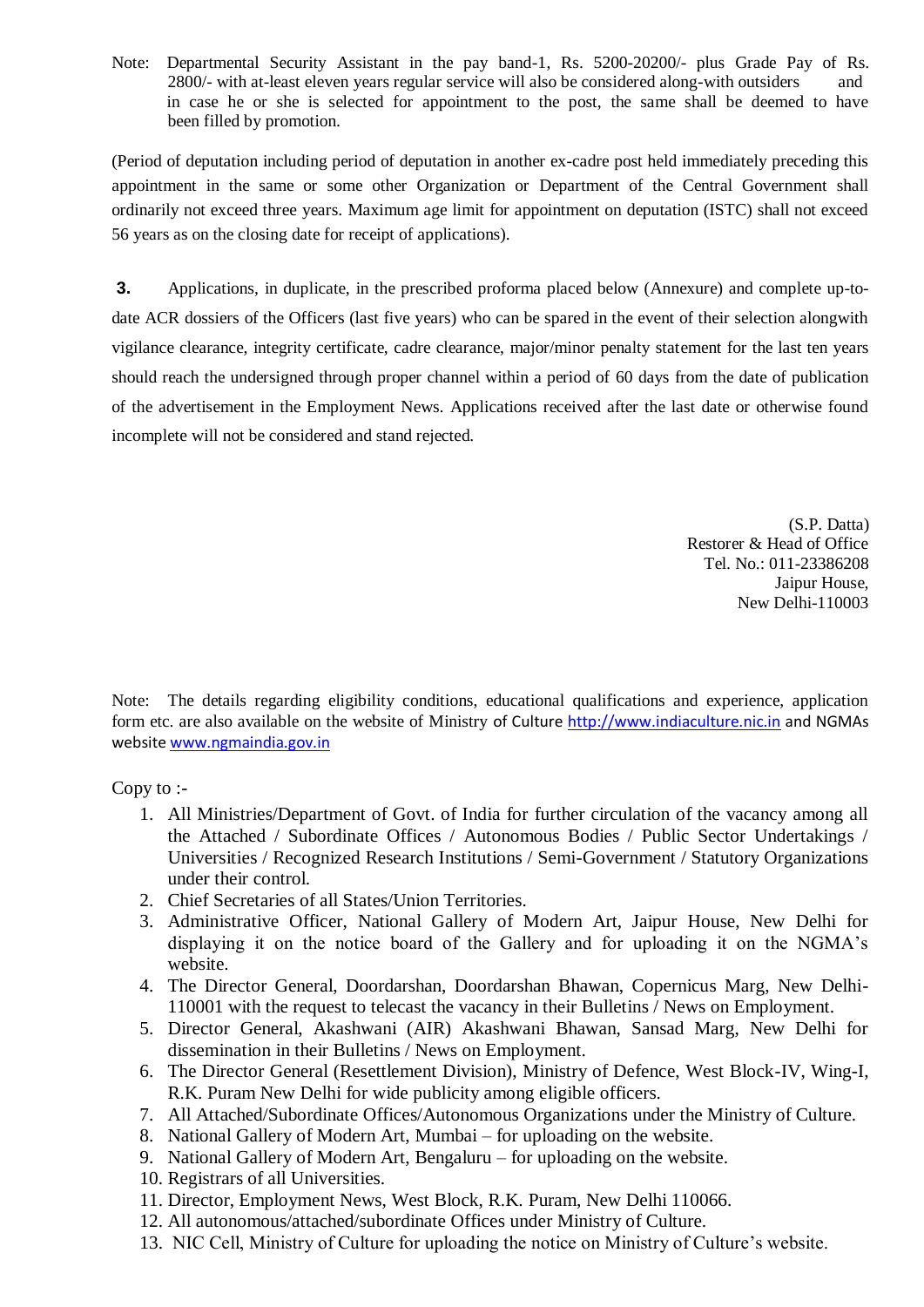# **BIO-DATA/ CURRICULUM VITAE PROFORMA**

| 1. Name and Address                                            |                                             |
|----------------------------------------------------------------|---------------------------------------------|
| (in Block Letters)                                             |                                             |
| 2. Date of Birth (in Christian era)                            |                                             |
| 3.i) Date of entry into service                                |                                             |
| ii) Date of retirement under                                   |                                             |
| <b>Central/State Government Rules</b>                          |                                             |
| <b>4. Educational Qualifications</b>                           |                                             |
| Educational<br>5.<br>Whether<br>other<br>and                   |                                             |
| qualifications required for the post<br>are                    |                                             |
| satisfied. (If any qualification has been                      |                                             |
| treated as equivalent to the one prescribed                    |                                             |
| in the Rules, state the authority for the                      |                                             |
| same)                                                          |                                             |
| <b>Qualifications/ Experience required as</b>                  | Qualifications/ experience possessed by the |
| mentioned in the advertisement/vacancy                         | officer                                     |
| circular                                                       |                                             |
| <b>Essential</b>                                               | <b>Essential</b>                            |
| A) Qualification                                               | A) Qualification                            |
| B) Experience                                                  | B) Experience                               |
| <b>Desirable</b>                                               | <b>Desirable</b>                            |
| A) Qualification                                               | A) Qualification                            |
| B) Experience                                                  | B) Experience                               |
| <b>5.1 Note:</b> This column needs to be amplified to          |                                             |
| indicate Essential and Desirable Qualifications                |                                             |
| the<br><b>RRs</b><br>by<br>mentioned<br>in<br>the<br><b>as</b> |                                             |
| <b>Administrative Ministry/Department/Office</b>               |                                             |
| at the time of issue of Circular and issue of                  |                                             |
| Advertisement in the Employment News.                          |                                             |
| 5.2 In the case of Degree and Post Graduate                    |                                             |
| Qualifications Elective/ main subjects and                     |                                             |
| subsidiary subjects may be indicated by the<br>candidate.      |                                             |
| 6. Please state clearly whether in the light of                |                                             |
| entries made by you above, you meet the                        |                                             |
| requisite Essential Qualifications and work                    |                                             |
| experience of the post.                                        |                                             |
| 6.1 Note: Borrowing Departments are to                         |                                             |
| provide their specific comments/ views                         |                                             |
| confirming<br>relevant<br>the<br><b>Essential</b>              |                                             |
| Qualification/ Work experience possessed                       |                                             |
| by the Candidate (as indicated in the Bio-                     |                                             |
| data) with reference to the post applied.                      |                                             |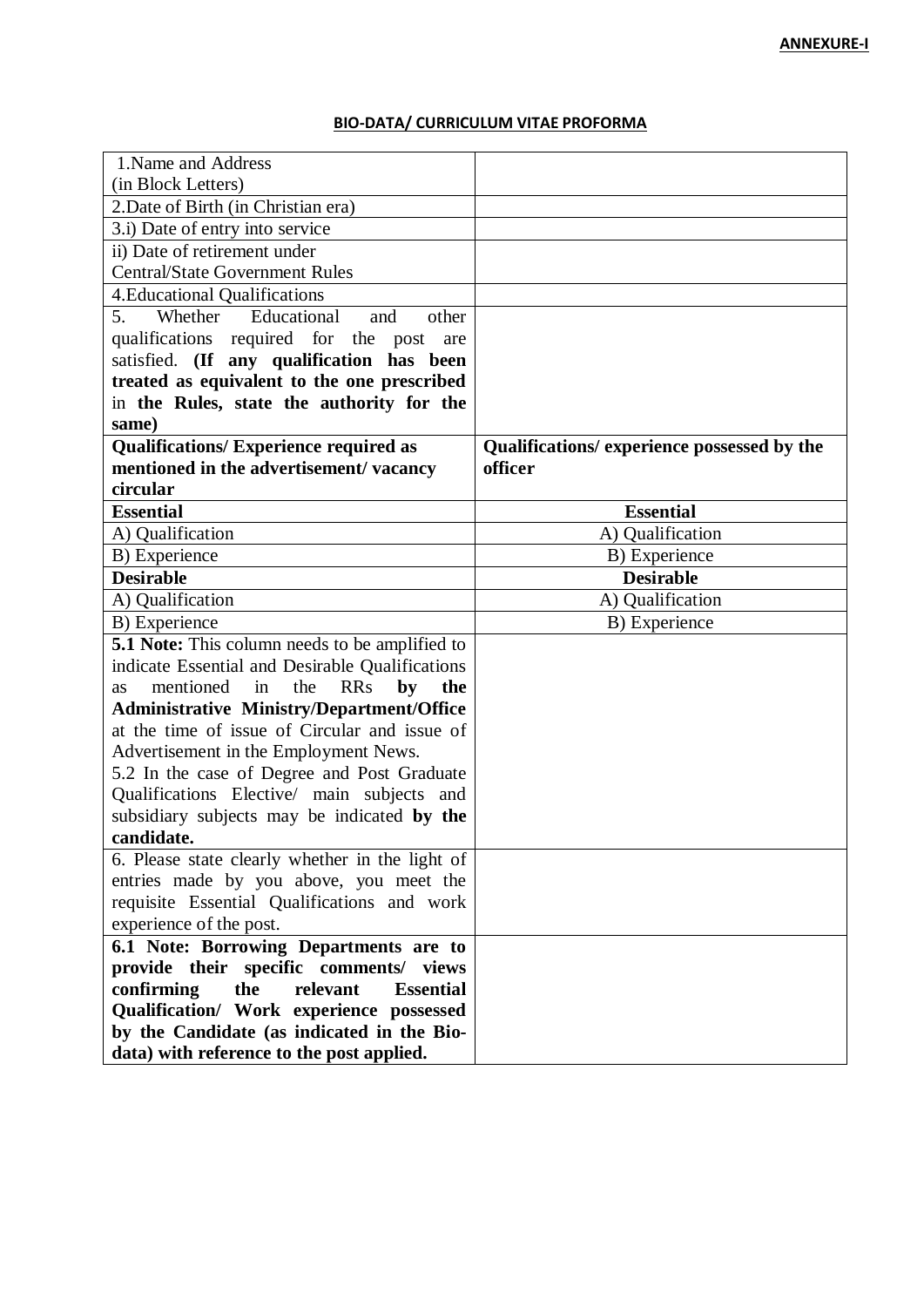# 7. Details of Employment, in chronological order. **Enclose a separate sheet duly authenticated by your signature, if the space below is insufficient.**

| Office/Institution | Post held on<br>regular basis | From | To | the post held on<br>regular basis |  | Level/Pay Scale of   Nature of Duties (in<br>detail)<br>Highlighting<br>experience<br>required for the post |
|--------------------|-------------------------------|------|----|-----------------------------------|--|-------------------------------------------------------------------------------------------------------------|
|                    |                               |      |    |                                   |  | applied for                                                                                                 |

|                                         | 8. Nature of present employment i.e. Adhoc                                 |                              |                         |                                            |
|-----------------------------------------|----------------------------------------------------------------------------|------------------------------|-------------------------|--------------------------------------------|
| or Temporary or Quasi-Permanent or      |                                                                            |                              |                         |                                            |
| Permanent                               |                                                                            |                              |                         |                                            |
|                                         | 9. In case the present employment is held on                               |                              |                         |                                            |
| deputation/contract basis, please state |                                                                            |                              |                         |                                            |
| a) The date of $\vert$<br>initial       | b) Period of appointment                                                   | c) Name of the               |                         | d) Name of the post                        |
|                                         | on deputation/contract                                                     | parent                       |                         | and Pay of the post<br>held in substantive |
| appointment                             |                                                                            | office/organization<br>which | the                     |                                            |
|                                         |                                                                            | to<br>applicant belongs      |                         | capacity in the parent<br>organisation     |
|                                         | 9.1 Note: In case of Officers already on deputation, the applications      |                              |                         |                                            |
|                                         | of such officers should be forwarded by the parent cadre/                  |                              |                         |                                            |
|                                         | Department along with Cadre Clearance, Vigilance Clearance and             |                              |                         |                                            |
| Integrity certificate.                  |                                                                            |                              |                         |                                            |
|                                         | <b>9.2 Note:</b> Information under Column $9(c)$ & (d) above must be given |                              |                         |                                            |
|                                         | in all cases where a person is holding a post on deputation outside        |                              |                         |                                            |
|                                         | the cadre/ organization but still maintaining a lien in his parent         |                              |                         |                                            |
| cadre/ organisation                     |                                                                            |                              |                         |                                            |
|                                         | 10. If any post held on Deputation in the past                             |                              |                         |                                            |
|                                         | by the applicant, date of return from the last                             |                              |                         |                                            |
| deputation and other details.           |                                                                            |                              |                         |                                            |
| 11. Additional details about present    |                                                                            |                              |                         |                                            |
| employment:                             |                                                                            |                              |                         |                                            |
| Please state whether working under      |                                                                            |                              |                         |                                            |
| (indicate the name of your employer     |                                                                            |                              |                         |                                            |
| against the relevant column)            |                                                                            |                              |                         |                                            |
| a) Central Government                   |                                                                            |                              |                         |                                            |
| b) State Government                     |                                                                            |                              |                         |                                            |
| c) Autonomous Organization              |                                                                            |                              |                         |                                            |
| d) Government Undertaking               |                                                                            |                              |                         |                                            |
| e) Universities                         |                                                                            |                              |                         |                                            |
| f) Others                               |                                                                            |                              |                         |                                            |
|                                         | 12. Please state whether you are working in                                |                              |                         |                                            |
|                                         | the same Department and are in the feeder                                  |                              |                         |                                            |
| grade or feeder to feeder grade.        | 13. Are you in Revised Scale of Pay? If yes,                               |                              |                         |                                            |
|                                         | give the date from which the revision took                                 |                              |                         |                                            |
|                                         | place and also indicate the pre-revised scale                              |                              |                         |                                            |
|                                         |                                                                            |                              |                         |                                            |
|                                         |                                                                            |                              |                         |                                            |
|                                         |                                                                            |                              |                         |                                            |
|                                         | 14. Total emoluments per month now drawn                                   |                              |                         |                                            |
|                                         |                                                                            |                              |                         |                                            |
| Basic Pay in the pay                    | Level                                                                      |                              | <b>Total Emoluments</b> |                                            |
| matrix                                  |                                                                            |                              |                         |                                            |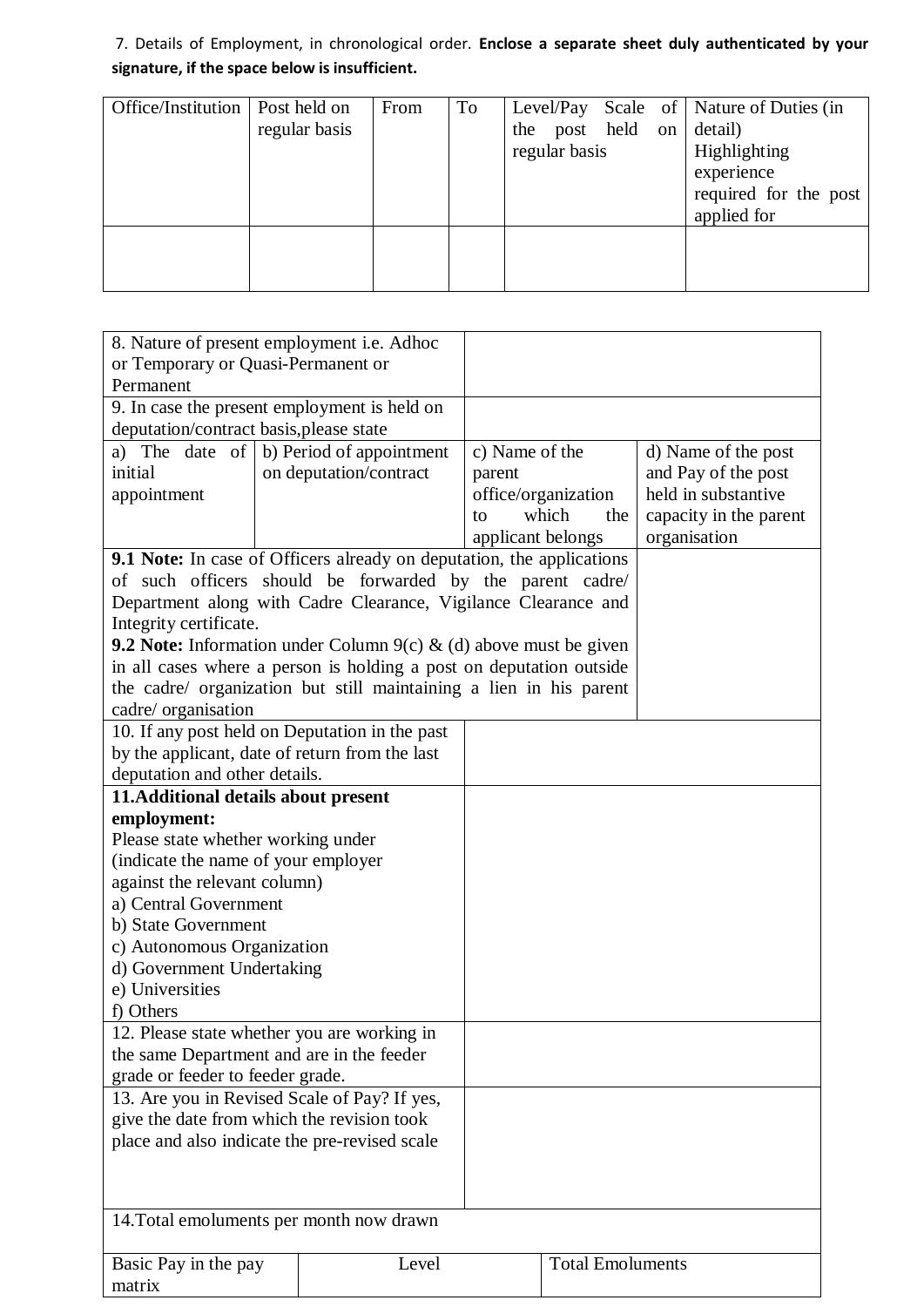| 15. In case the applicant belongs to an Organisation which is not following the Central<br>Government Pay-scales, the latest salary slip issued by the Organisation showing the<br>following details may been closed.                                                                                                                                                                                                                                                                                                                                                     |                                                                   |                    |  |                         |  |  |  |
|---------------------------------------------------------------------------------------------------------------------------------------------------------------------------------------------------------------------------------------------------------------------------------------------------------------------------------------------------------------------------------------------------------------------------------------------------------------------------------------------------------------------------------------------------------------------------|-------------------------------------------------------------------|--------------------|--|-------------------------|--|--|--|
| Basic Pay with Scale of Pay and<br>rate of increment                                                                                                                                                                                                                                                                                                                                                                                                                                                                                                                      | Dearness<br>/other Allowances etc., (with<br>break-up<br>details) | Pay/interim relief |  | <b>Total Emoluments</b> |  |  |  |
| <b>16.A Additional information, if any,</b><br>relevant to the post you applied for in support<br>of your suitability for the post.<br>(This among other things may provide<br>information with regard to (i) additional<br>qualifications<br>academic<br>training and (iii) work experience over and<br>above prescribed in the Vacancy<br>Circular/Advertisement)<br>(Note: Enclose a separate sheet, if the space<br>is insufficient)                                                                                                                                  | (ii)professional                                                  |                    |  |                         |  |  |  |
| <b>16.B Achievements:</b><br>The candidates are requested to indicate<br>information with regard to;<br>(i) Research publications and reports and<br>special projects<br>(ii) Awards/Scholarships/Official<br>Appreciation<br>(iii) Affiliation with the <b>professional</b><br>bodies/institutions/societies and;<br>(iv) Patents registered in own name or<br>achieved for the organization<br>(v) Any research/ innovative measure<br>involving official recognition<br>vi) any other information.<br>(Note: Enclose a separate sheet if the space<br>is insufficient) |                                                                   |                    |  |                         |  |  |  |
| 17. Please state whether you are applying for<br>deputation (ISTC)/Absorption/Re-<br>employment Basis.#<br>(Officers under Central/State Governments<br>are only eligible for "Absorption". Candidates<br>of non-Government Organizations are eligible<br>only for Short Term Contract)<br># (The option of 'STC' / 'Absorption'/'Re-<br>employment 'are available only if the vacancy<br>circular specially mentioned recruitment by<br>"STC" or "Absorption" or" Re-employment").                                                                                       |                                                                   |                    |  |                         |  |  |  |
| 18. Whether belongs to SC/ST                                                                                                                                                                                                                                                                                                                                                                                                                                                                                                                                              |                                                                   |                    |  |                         |  |  |  |